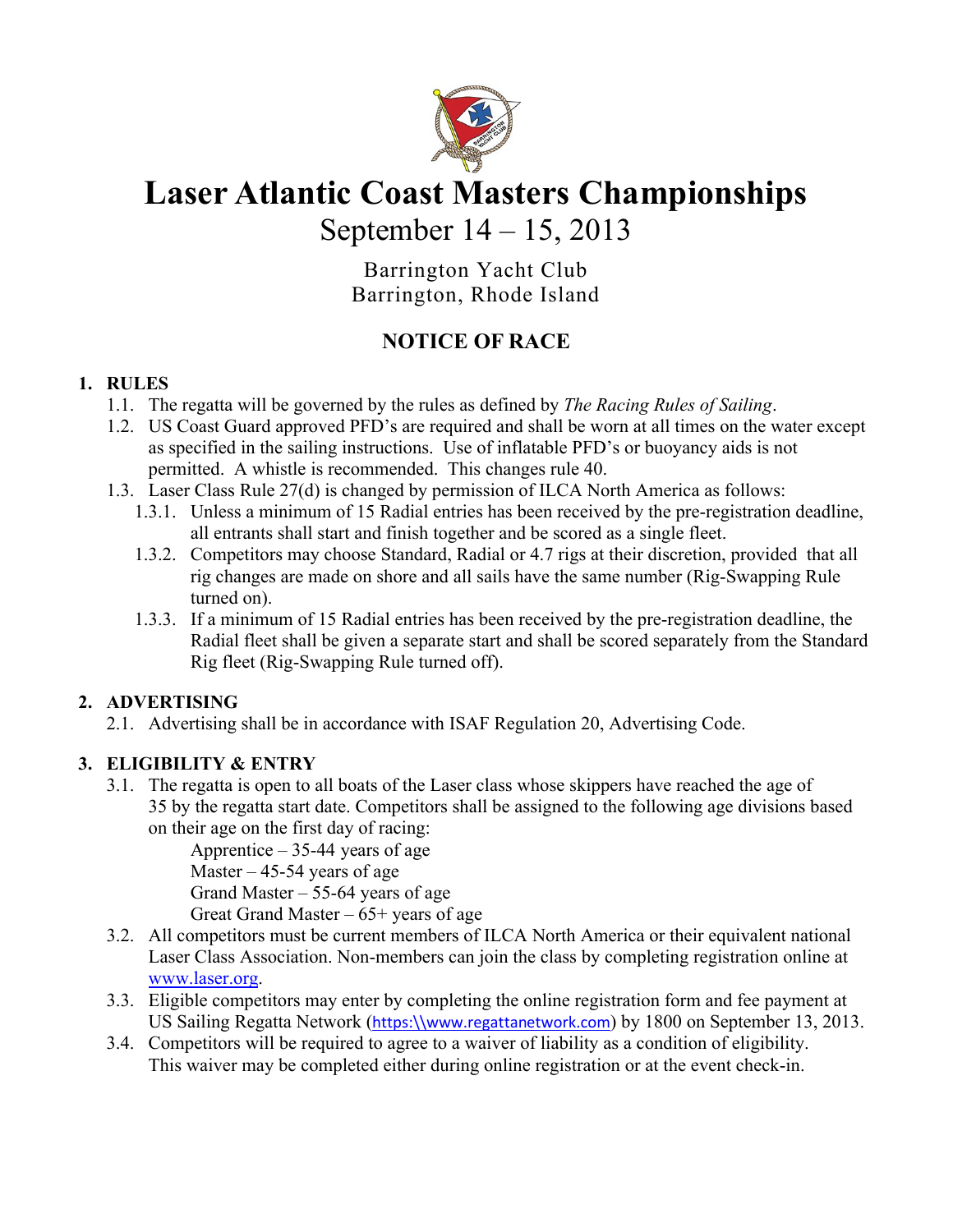#### **4. FEES**

- 4.1. The entry fee is \$75.00 for entries completed with payment on or before August 30, 2013.
- 4.2. An entry fee of \$100.00 will be charged for entries completed or paid after August 30, 2013
- 4.3. Entries will not be accepted after 0800 on September 14, 2013
- 4.4. Entry fees include berthing, regatta souvenir, post-racing refreshments, and admission to all scheduled social events.

#### **5. SCHEDULE**

| September 14, 2013   | 0800-0900                            | Check-in & Measurement                |
|----------------------|--------------------------------------|---------------------------------------|
|                      | 0930                                 | <b>Competitors Meeting</b>            |
|                      | 1100                                 | <b>First Race Warning</b>             |
|                      | 1 hour after last race               | Light Dinner at the Club.             |
|                      | finish                               | Pizza, etc.                           |
| September $15, 2013$ | 1000                                 | <b>First Race Warning</b>             |
|                      | 1500                                 | No warning signal will be made after  |
|                      | $\frac{3}{4}$ hour after last finish | Awards presentation, refreshments, at |
|                      |                                      | the Club                              |

#### **6. INSPECTION & MEASUREMENT**

- 6.1. All boats shall comply with current ILCA Class Rules and Specifications. Spot checks may be performed on any boat by the race committee or judges at any time during the event.
- 6.2. Competitors must present their sails at check-in for inspection to ensure that sail numbers and sail buttons comply with ILCA Class Rules (refer to instructions at www.laserinternational.org).
- 6.3. The organizing authority will provide colored bands which competitors shall affix to their mast between the vang tang and the gooseneck to identify their division. Colors shall be green for Apprentices, red for Masters, blue for Grand Masters, and yellow for Great Grand Masters.

#### **7. SAILING INSTRUCTIONS**

7.1. The Sailing Instructions will be available at event check-in or at the Barrington Yacht Club after 1700 on September 13, 2013.

#### **8. VENUE**

8.1. Upper Narragansett Bay off the Barrington Beach. All competitors shall launch from the western portion of Barrington Beach. (see Appendix A)

#### **9. COURSES**

9.1. The courses will be windward-Leeward, Triangle or combinations thereof around buoys set by the race committee as described in the Sailing Instructions.

#### **10. PENALTY SYSTEM**

**10.1.** The penalty system of Rule 44 as modified in the Sailing Instructions by Appendix T shall apply.

#### **11. SCORING**

- 11.1. The Low Point Scoring System as modified below (Appendix A) shall be used.
- 11.2. The minimum number of races required to constitute a regatta is 2 races.
- 11.3. When fewer than 5 races have been completed, a boat's series score will be the total of her race scores. When 5- 9 races have been completed, a boat's series score will be the total of her race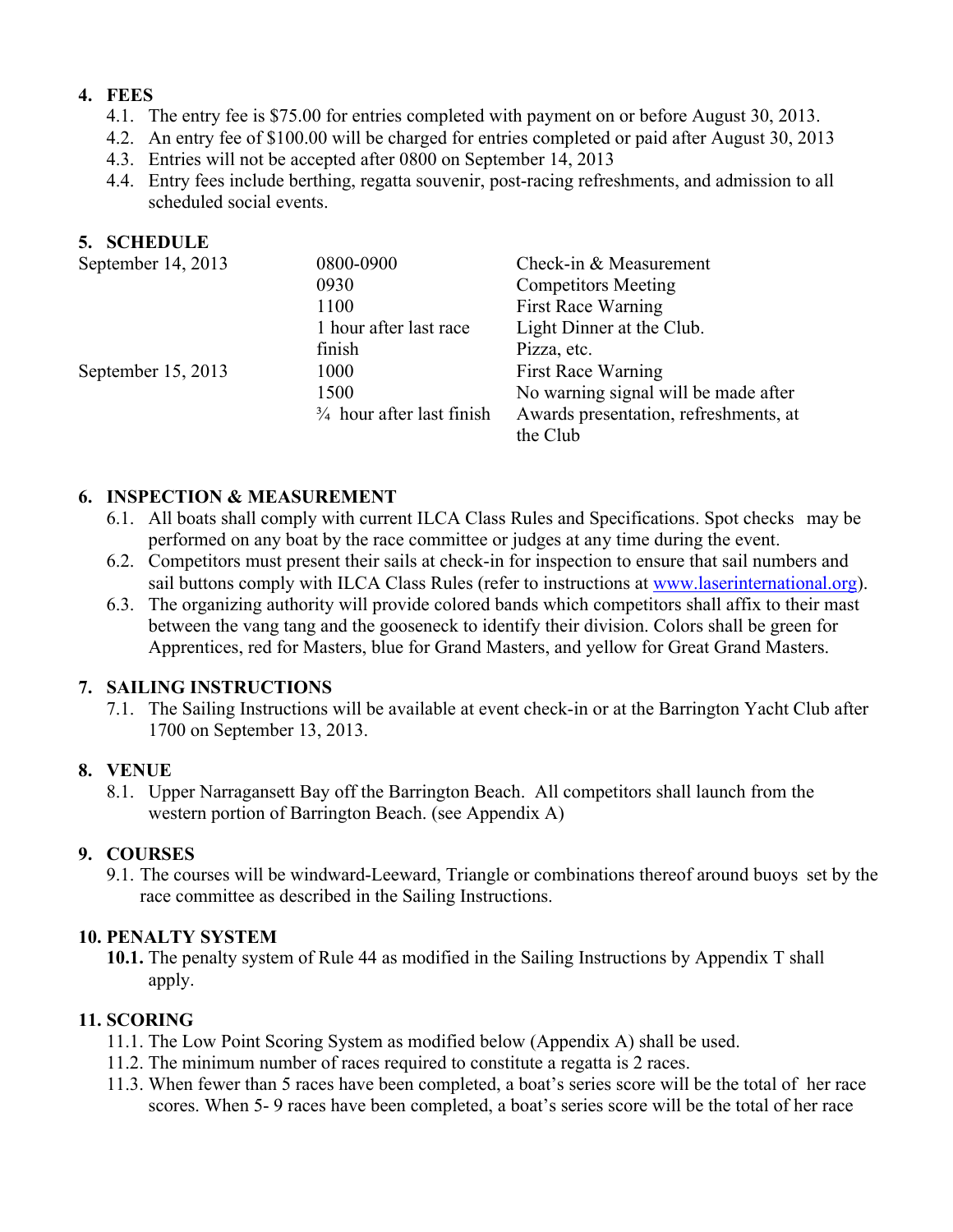scores excluding her worst score. When 10 or more races have been completed, a boat's series score will be the total of her race scores excluding her two worst scores. This changes Rule A2.

- 11.4. The ILCA-NA Masters handicap system will be used to determine the overall series winner. For each race counted in the competitor's final score, the following points will be added: Apprentices, 3 points; Masters, 2 points; Grand Masters, 1 point; Great Grand Masters, 0 points. The competitor's overall score will be the sum of his or her included finishes plus his or her total handicap points. This changes Rule A4.
- 11.5. Divisional positions are determined by extraction from the overall results without re-scoring.
- 11.6. When two or more competitors are tied on points, the tie shall be broken as follows:
	- Within an age division, a tie will be broken as described in Rule A8. Across the age divisions, a tie will be broken in favor of the sailor from the older division. This replaces Rule A8.

#### **12. SUPPORT BOATS**

- 12.1. Support and coach boats must register at the Race Office during the check-in period.
- 12.2. Whenever on the water during the regatta, all support boats:
	- shall monitor the race committee VHF channel and
	- remain more than 50 yards from the course area, except when asked to assist by the race committee.
- 12.3. Support and coach boats shall berth either on Barrington Beach or at the Barrington Yacht Club.

#### **13. BERTHING**

13.1. Boats shall be kept in the designated areas of Barrington Beach. Specific berths may be assigned at check-in.

#### **14. PRIZES**

- 14.1. Prizes will be given to the overall winner (lowest score after handicap points), first woman overall, and top finishers in each of the four age divisions, and the radial fleet, if any, regardless of age.
- 14.2. The number of prizes will be adjusted to suit the number of competitors pre-registered in each division. Additional prizes may be awarded at the discretion of the organizing authority.

#### **15. SAFETY**

15.1. The race area utilizes navigable waters shared by commercial traffic and other stakeholders. The Sailing Instructions will contain specific instructions regarding the rights of commercial traffic and other vessels restricted in their ability to maneuver.

#### **16. RISK, DISCLAIMER OF LIABILITY, & PERSONAL CONDUCT**

- 16.1. Competitors participate in the regatta at their own risk (Rule 4, Decision to Race). The organizing authority will not accept any liability for material damage or personal injury or death sustained in conjunction with or prior to, during, or after the regatta.
- 16.2. Competitors will accept full responsibility for all their actions during any activity related to this event. This includes on-shore activities before, during, and after the regatta.

#### **17. RIGHT TO USE NAME & LIKENESS**

17.1. By participating in this event, all competitors automatically grant the organizers and sponsors the right to make, use and show, at any time and at their discretion, any photographs or videos of him or her produced during the period of the event without compensation.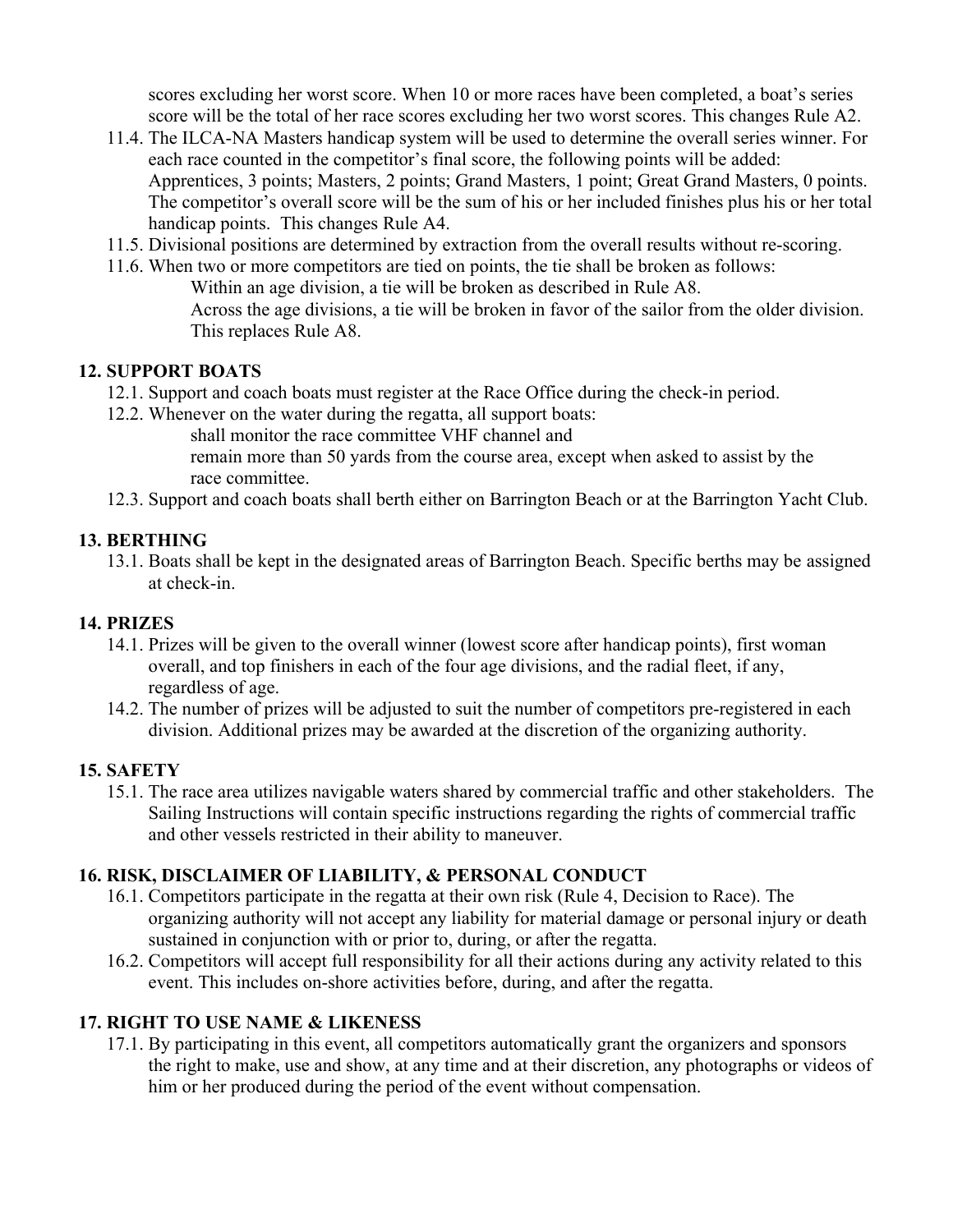## **FURTHER INFORMATION**

Additional useful information regarding accommodations, travel, boat charters and area recreation is available online at **barringtonyc.com**, and goprovidence.com,

Directions to Barrington Yacht Club and Barrington Town Beach are attached as part of Appendix A. Barrington Town Beach is dry. There is to be no consumption of alcoholic beverages on the beach or parking lot.

All social events will take place at the Barrington Yacht Club, which has a liquor license and a very reasonably priced cash bar. Under Rhode Island state law all alcohol consumed on club property must be obtained from the club.

The club will be open Friday, Saturday and Sunday until 2030.

For more information, please contact Regatta Chairman

Leo Berendes, berendesl@cox.net, cell: 401-338-5941

or

Sam Sylvester, Race Committee Chair, racing@barringtonyc.com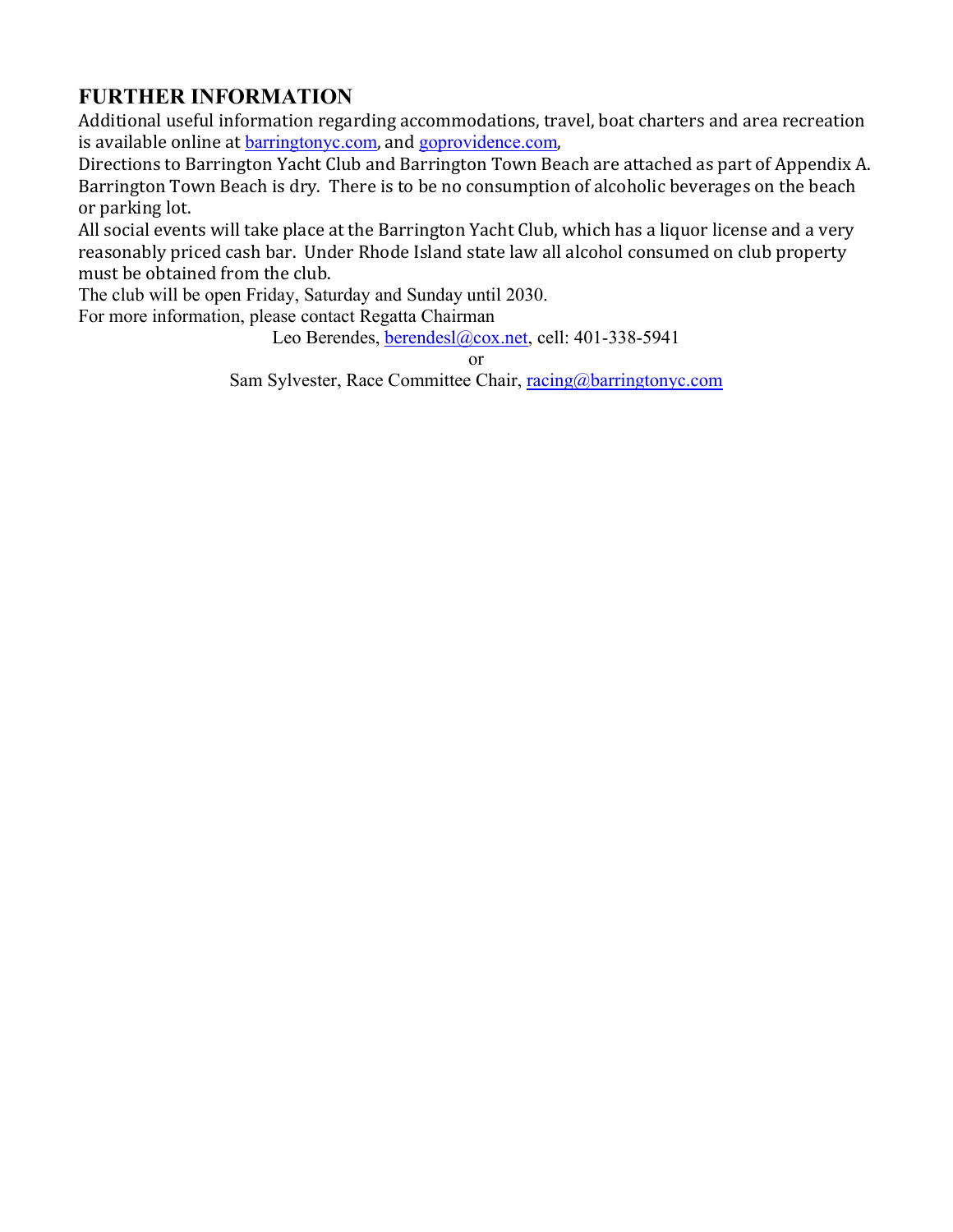# **Laser Atlantic Coast Masters Championships** September 14 – 15, 2013

Barrington Yacht Club Barrington, Rhode Island

## **NOTICE OF RACE**

# **Appendix A**

#### **Lodging:**

- Camping on club grounds is not permitted.
- Camping may be available on Melville Ponds Campground 181 Bradford Ave. Portsmouth, RI 02871 401-682-2424
- A partial list of local motels/hotels is available at:

http://www.expedia.com/Seekonk-Providence-Hotels.0-n6057141-0.Travel-Guide-Filter-Hotels

Note: Most motels/hotels listed are near the intersection of Route I-195 and Route 114A at exit 1 in Massachusetts.

#### **Directions:**

- Please see attached or **barringtonyc.com** for road directions to the Barrington Yacht Club
- Directions to Barrington Beach from the Yacht Club are also attached.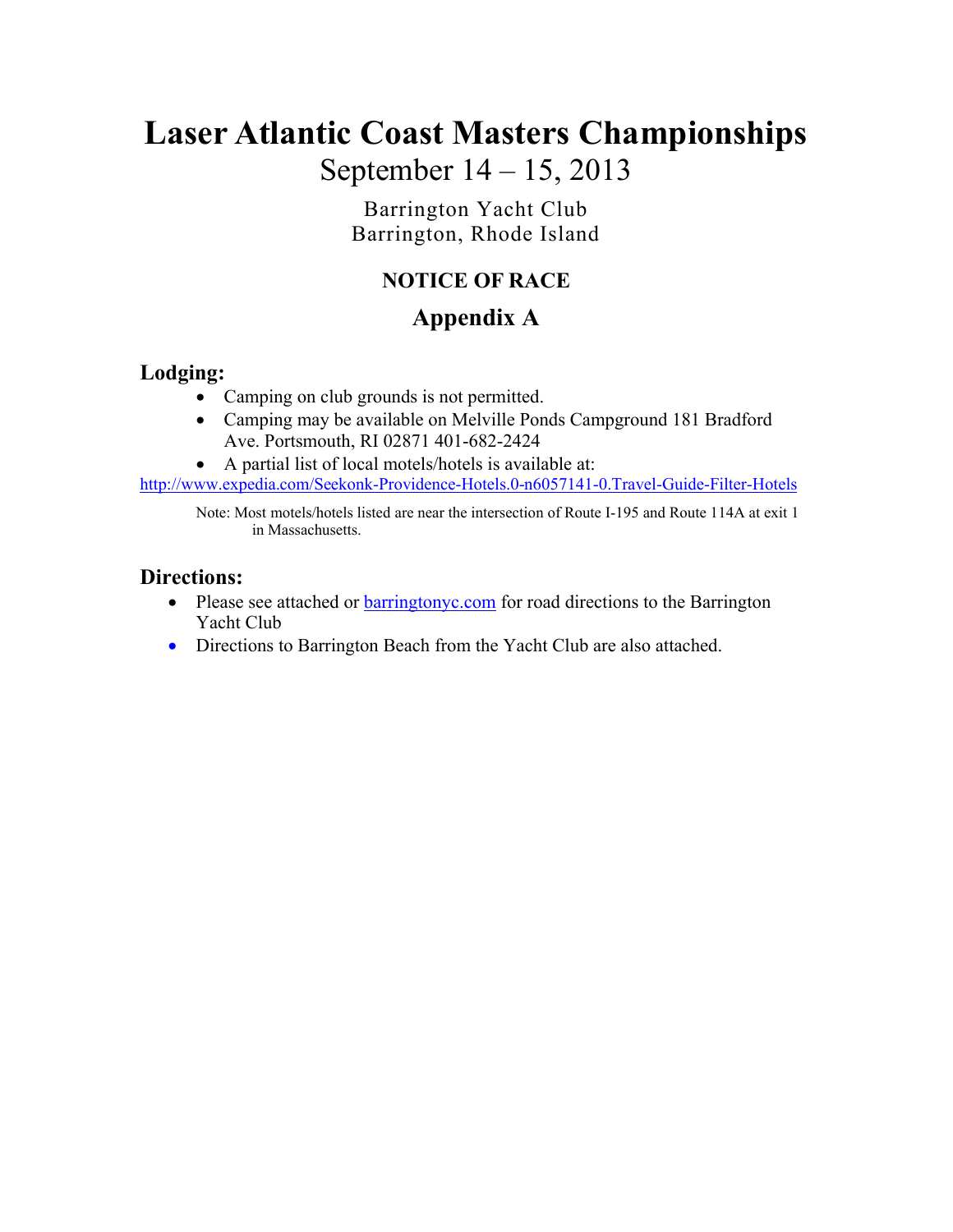#### **Directions to BYC by Land**

25 Barton Avenue, Barrington, RI 02806

#### **From Boston, MA and Points North**

- Take I-93 or I-95 South to I-95 South toward Providence RI.
- Take Exit 20 in Rhode Island (Cape Cod, East Providence) onto I-195,
- Take I-195 East to Exit 7 Barrington.
- Follow route 114 into Barrington.
- Continue through town, until you cross a bridge over the Barrington River.
- After the bridge, take the 1st right onto Barton Avenue.
- Barrington Yacht Club is at end of road on the right.

#### **From T.F. Green Airport and Points South on I-95**

- Exit airport and follow signs to 95 North,
- Take Exit 19 (East Providence, I-195).
- Take I-195 East to Exit 7 Barrington.
- Follow route 114 into Barrington.
- Continue through town, until you cross a bridge over the Barrington River.
- After the bridge, take the 1st right onto Barton Avenue.
- Barrington Yacht Club is at end of road on the right.

#### **From Fall River, MA and Points East**

- Take Route 195 West to Exit 4 (Swansea, Somerset), and follow route 103 West into Warren.
- Take Route 114 North (right turn) at the end of 103 (stop sign)
- Cross bridge into Barrington.
- Once over the bridge, Barton Ave is the 2nd left.
- Barrington Yacht Club is at the end of the road on the right.

#### **From Newport, RI and Points South**

- Take Route 114 North (West Main Road) from Newport.
- Follow signs to Mount Hope Bridge and Bristol.
- Continue on Route 114 North (road name changes with town lines) after Mount Hope Bridge through Bristol and Warren, then across bridge into Barrington.
- Once over the bridge, Barton Ave. is the 2nd left.
- Barrington Yacht Club is the end of the road on the right.

Note: Barrington Yacht Club is on a peninsula, and thus Barton Avenue is between two bridges. If you cross two near identical bridges close together, you have gone too far.